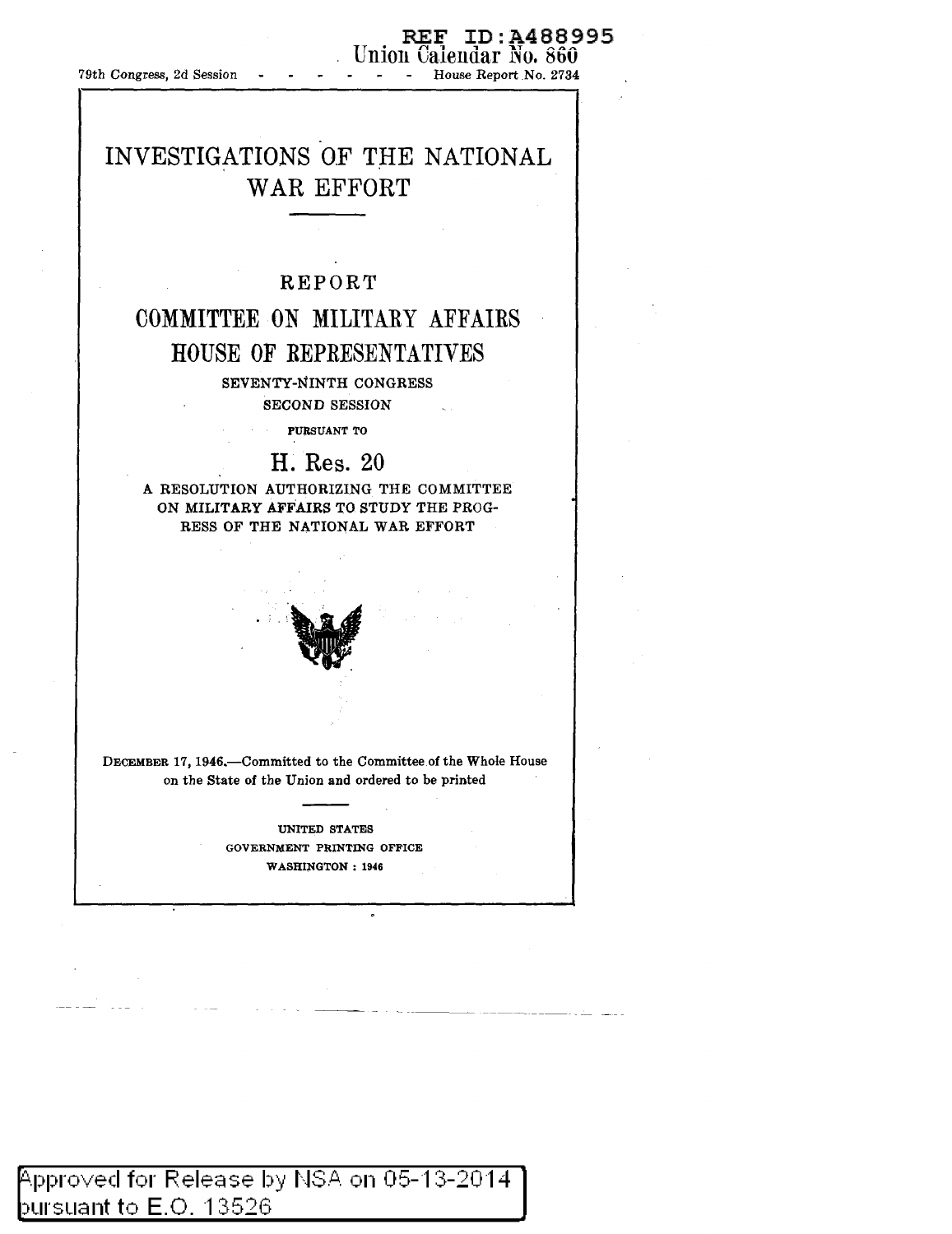## COMMITTEE ON MILITARY AFFAIRS

ANDREW J. MAY, Kentucky, Chairman<br>R. EWING THOMASON, Texas WALTER G. ANDRI OVERTON BROOKS, Louisiana DEWEY SHORT, Missouri JOHN J. SPARKMAN, Alabama LESLIE C. ARENDS, Illinois EXAMPLE TROUGHOUSES, THE MESSAGE AND AND THE SHORT, MISSOUTH JOHN J. SPARKMAN, Alabama LESLIE C. ARENDS, Illinois<br>
PAUL J. KILDAY, Texas CHARLES R. CLASON, Massachusetts<br>
CARL T. DURHAM, North Carolina J. PARNELL THOMAS, N CARL T. DURHAM, North Carolina J. PARNELL THOMAS, New Jersey JOHN EDWARD SHERIDAN, Pennsylnnia PAUL W. SHAFER, Michigan ROBERT L. F. SIKES, Florida THOMA.S E. MARTIN, .Iowa PHILIP J. PHILBIN, Massachusetts CHARLES H. ELSTON, Ohio PAUL STEWART, Oklahoma FOREST A. HARNESS, Indian ARTHUR WINSTEAD, Mississippi CHET HOLIFIELD, California CHET HOLIFIELD, California J. LEROY JOHNSON, California<br>JAMES A. ROE, New York CLARE BOOTHE LUCE, Connect MELVIN PRICE, Illinois<br>J. LINDSAY ALMOND, Virginia

WALTER G. ANDREWS, New York FOREST A. HARNESS, Indiana<br>IVOR D. FENTON, Pennsylvania CLARE BOOTHE LUCE, Connecticut

JOSEPH R. FARRINGTON, Hawali EDWARD L. BARTLETT, Alaska JESÚS T. PIÑERO, Puerto Rico

JULIA WATTERSON, Clerk H. RALPH BURTON, General Counsel

#### SPEOIAL COMMITTEE

ANDREW J. MAY, Chairman<br>ma THOMAS E. MARTIN, Iowa

JOHN J. SPARKMAN, Alabama THOMAS E. MARTIN, Iowa<br>CARL T. DURHAM, North Carolina CHARLES H. ELSTON, Ohio CARL T. DURHAM, North Carolina CHARLES H. ELSTON, Ohio ARTHUR WINSTEAD, Mississippi IVotl D. FENTON, Pennsylvania

II

海洋 Ì š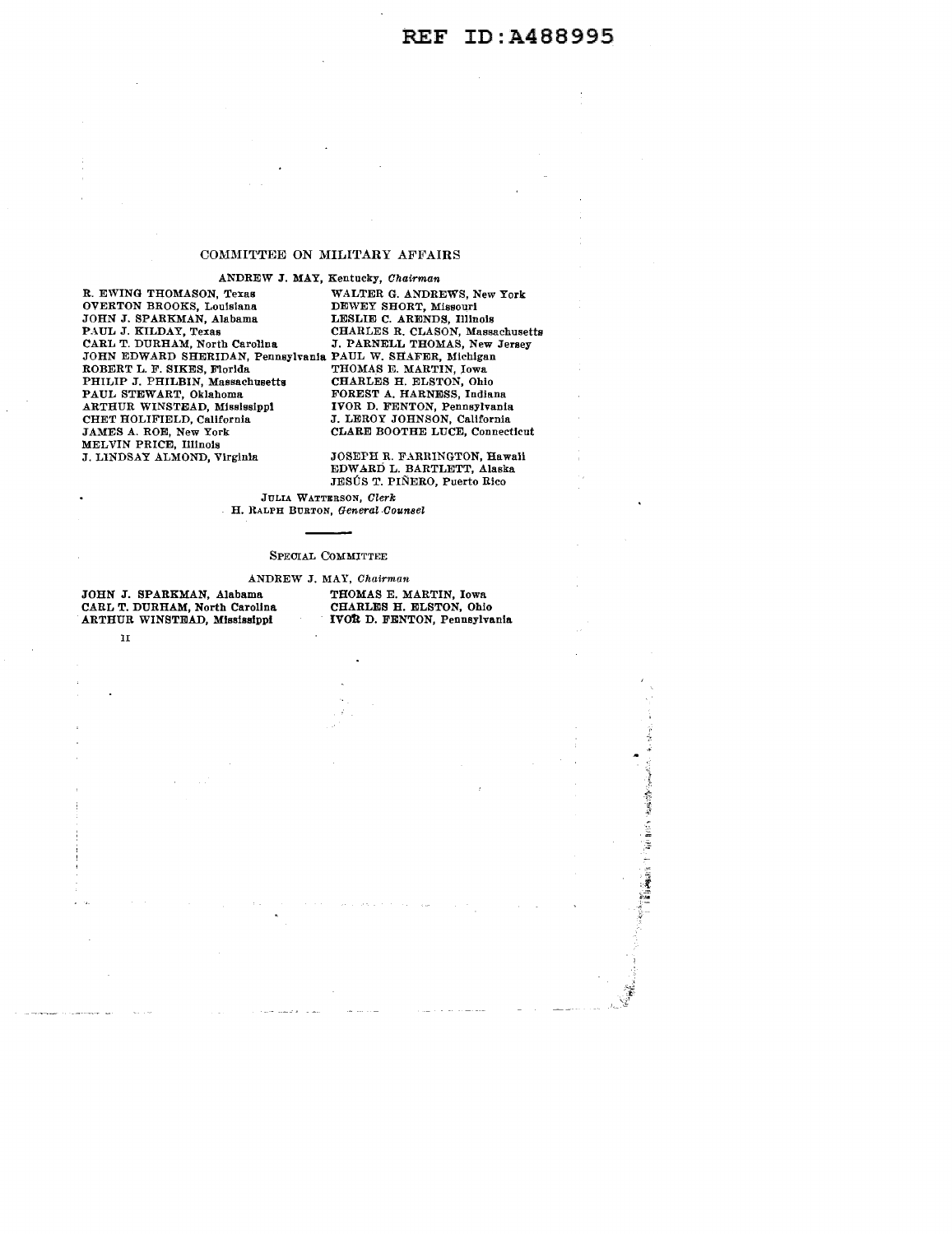## **A REPORT ON THE SYSTEM CURRENTLY EMPLOYED IN THE COLLECTION, EVALUATION, AND DISSEMINATION OF INTEL-LIGENCE AFFECTING THE WAR POTENTIAL OF THE UNITED STATES**

#### INTELLIGENCE THE FIRST LINE OF DEFENSE IN PEACE

In time of war, intelligence—that is, in nontechnical terms, reliable information on the strength and weaknesses, the capabilities, plans, and actions of foreign powers-is an acknowledged essential to victory. In time of peace, intelligence is equally essential for the preservation of that peace, and for the prevention of still another war.

That alert and enlightened intelligence forms the Nation's first line of defense in time of peace seems to be accepted by all who have the security of the Nation at heart. *Time of peace* is emphasized because it is in time of peace that nations prepare for war; it is in time of peace that true information concerning the resources, plans, activities, the political and military movements of potential enemies, isin these modern days-most difficult to obtain and to comprehend. It is in time of peace that our people are least interested in the aspirations of others, least concerned over their own safety, least vigilant against aggression, least prepared to defend themselves. It is in time of peace that our military forces are weakest. It is in time of peace that our elected officials have shown themselves reluctant to point out dangers, reluctant to ask for the understanding-and for the men, time, and money-necessary for our defense. It is in time of peace that our people find it difficult to believe that any nation on earth would consider attacking us.

The statement that intelligence forms the Nation's first line of defense seems to be accepted alike by those Americans who believe in the destiny of our country as a great and independent power, and by those willing to surrender a measure of sovereignty to some higher partnership .for the combined benefit of mankind as a whole. The statement seems to be acceptable alike to those who see the world for some years to come as a continuing battleground for conflicting national interests, and to those who feel that permanent safety requires the United States to make a unique gift to the world, discharge a unique responsibility in the organization and maintenance of peace.

That the United States reached the extraordinary position it currently occupies in the world without an effective world-wide intelligence service of its own must be ascribed to its fortunate geographic situation, its preoccupation with the development of its frontiers, its comparative disinterest in military affairs, its aloofness through many years from the quarrels of the Old Worlds, west and east, and to the fact that our overseas rivals had not yet consolidated their plans and

1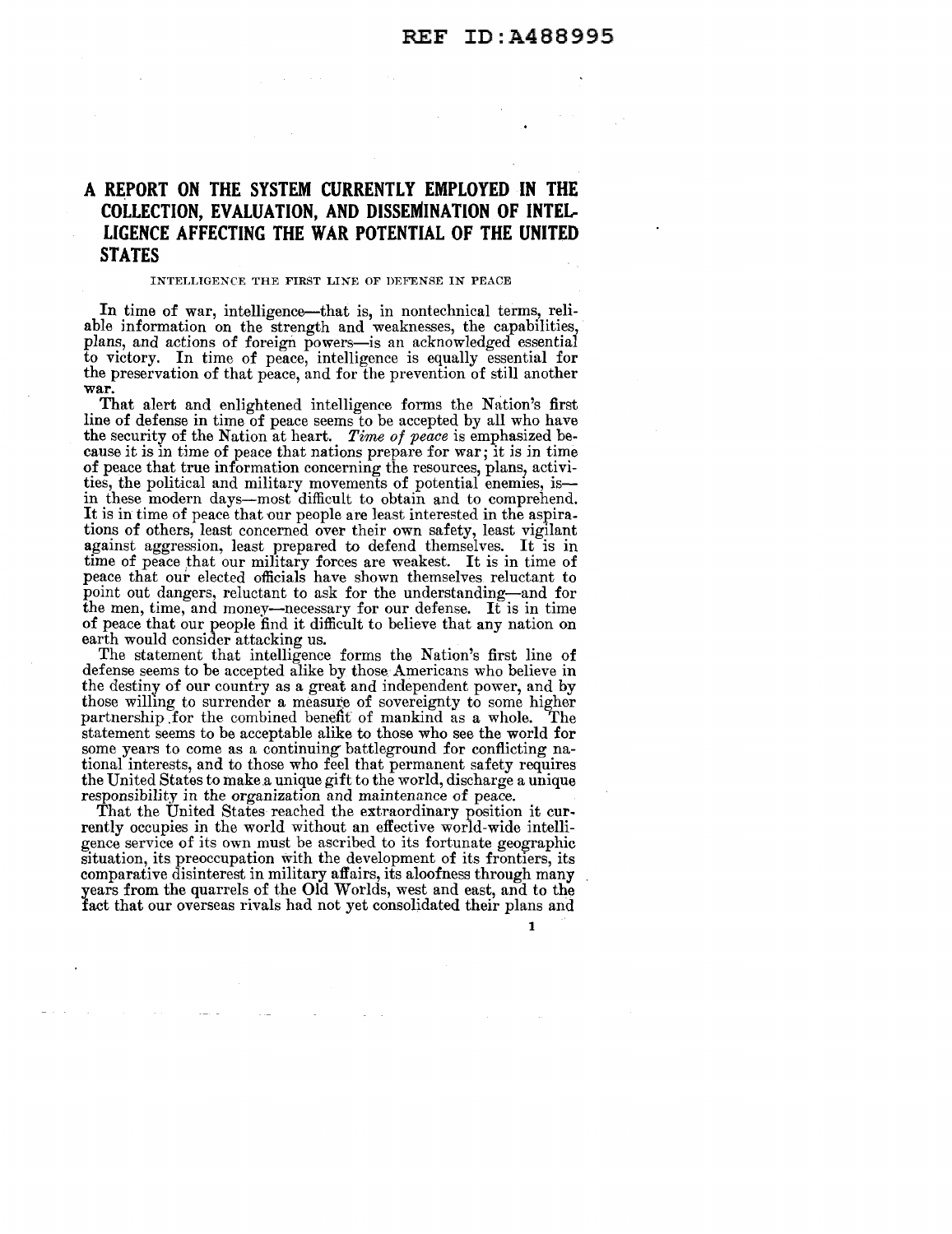powers sufficiently to show us the attention that was certainly, some day, to be ours. Whatever the reasons for our magnificent growth as a nation, and the undeniable fact that it was attained without an adequate intelligence service, participation in the two World Wars which have been the scourge of the twentieth century changed the situation. In those wars we learned, by reliance on the services of another nation, Great Britain, whose major interests at the time seemed to coincide with ours, how truly vital intelligence can be.

There is no denying, now, that we must have sound intelligence and an efficient and effective intelligence service that is entirely  $\mathbf{A}$ merican in every respect to get it for us, if we intend to continue to play an independent major role in the affairs of the world. Indeed, it is hard to imagine our harassed leaders taking a single important step m the development of our national policy without know ledge and understanding of the aims, capabilities, intentions, policies, and actions of other nations-in other 'vords, it is hard to imagine them taking a step without intelligence.

## INTELLIGENCE HAS ALREADY PLAYED AN IMPORTANT ROLE IN OUR HISTORY

It is not too much to say that the position of the United States in the world today would already be sadly different but for intelligence. For while it is true that during the past war we made many mistakesmilitary and political—we also scored some truly great military victories, including the final ones. Sound intelligence based on the breaking of the Japanese codes enabled us to turn the tide of warfare in the Pacific. Sound intelligence by an English girl—a matter of no apparently greater importance than the routine inspection of an aerial photograph-enabled the British and American Air Forces to nullify the rocket attack on England and save Great Britain as a base for future operations against the Continent. Sound intelligence enabled us to break up the German armies in France piecemeal, thus making a defense of their homeland by the Germans an impossibility.

The successes scored as a result of sound intelligence are here emphasized because, up to now, the need for intelligence has been popularly based on a number of spectacular mistakes: notably the failure to defend Pearl Harbor against Japan's opening gambit, the failure to take proper measures against the mounting German onslaught in the Ardennes, the failure to understand.what would inevitably happen if the heart of Europe were reduced to rubble. These were mistakes indeed, shocking, terrible, costly, utterly unworthy of an America strong enough and wise enough to match strength and wits with competitors in the modern world, But close analysis will show that these were not mistakes of intelligence. The record of the joint Senate-House committee investigating Pearl Harbor showed that a considerable number of important officials knew as a result of correctly evaluated intelligence that a sudden Japanese blow was to be expected the morning of December 7, 1941. Any number of United States Army officers can testify to the fact that it was known as the result of correctly offered intelligence that a German force of alarming proportions was ready to deliver an attack in the Ardennes shortly before Christmas of 1944. And the files of our intelligence service contain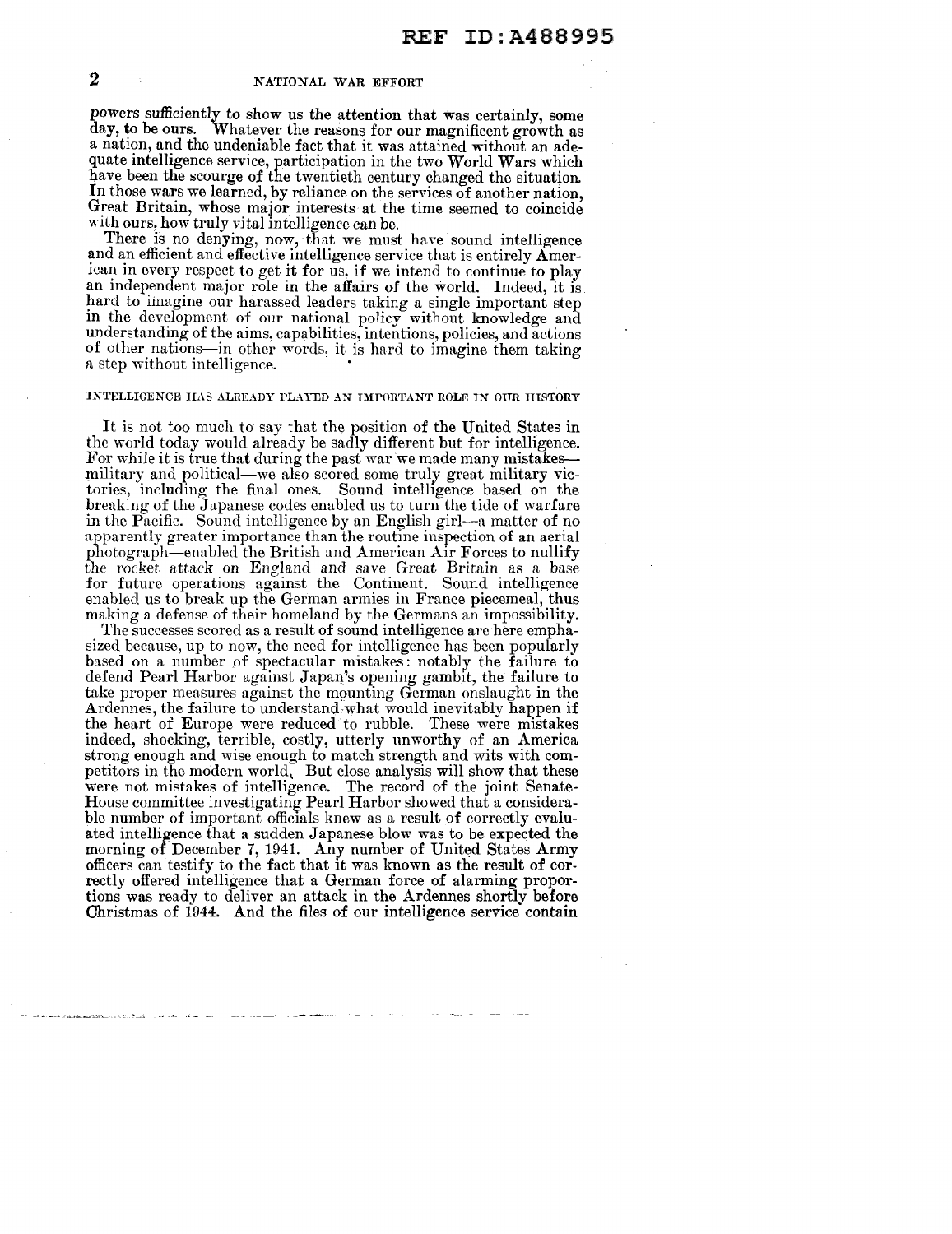a number of vigorous reports on the danger to our future involved in the wanton destruction of Middle Europe, the wellspring of our own western civilization. In all three of these cases, the intelligence was correctly gathered, evaluated, and even disseminated to the officials most vitally concerned; that it was ignored or discarded does not alter these facts. The point is important: we cannot continue to live and breathe the air of freemen without adequate intelligence; and intelligence of itself, no matter how good it is, is not enough; the cold facts have to be understood and used.

## INTELLIGENCE SINCE THE CLOSE OF THE WAR

The unanimity of opinion to be found today regarding the need for adequate intelligence stems from the importance it attained during World War II. Literally, hundreds of thousands who never thought about intelligence before found it essential to the continuation of their lives and those of their comrades. Other thousands gave their lives in search for it that the Nation might live. Small wonder that there was an enormous public interest in intelligence at the end of the war and that many theories were advanced as to how our intelligence should be conducted in the future, to spare us and the world, if possible, a third and even more deadly and devastating conflict.

Out of the welter of theories, plans, discussions, hearings-most of which seemed to call for a new central intelligence agency to coordinate for the common good the work of agencies already existing in our various Government departments-came the crystallization of a new intelligence organization and program for the United States. On January 22, 1946, President Truman directed the formation of the National Intehigence Authority in the following document:

#### THE WHITE HOUSE. Washington, January 22, 1946.

TO THE SECRETARY OF STATE, THE SECRETARY OF WAR, AND THE SECRETARY OF

THE NAVY:<br>1. It is my desire, and I hereby direct, that all Federal foreign intelligence 1. It is my desire, and I hereby direct, that all Federal foreign intelligence activities be planned, developed, and coordinated so as to assure the most effective accomplishment of the intelligence mission related to the national security. I hereby designate you, together with another person to be named by me as my personal representative, as the National Intelligence Authority to accomplish this purpose.<br>2. Within the limits of available appropriations, you shall each from time

to time assign persons and facilities from your respective Departments, which persons shall collectively form a Central Intelligence Group and shall, under the Director of Central Intelligence, assist the National Intelligence Authority. The Director of Central Intelligence shall be designated by me, shall be re-sponsible to the National Intelligence Authority, and shall sit as a nonvoting member thereof.

member thereof.<br>3. Subject to the existing law, and to the direction and control of the<br>National Intelligence Authority, the Director of Central Intelligence shall:

(a) Accomplish the correlation and evaluation of intelligence relating to the national security and the appropriate dissemination within the Government of the resulting strategic and national policy intelligence. In so doing, full use shall be made of the staff and facilities of the intelligence agencies of your Departments.

 $(b)$  Plan for the coordination of such of the activities of the intelligence agencies of your Departments as relate to the national security and recommend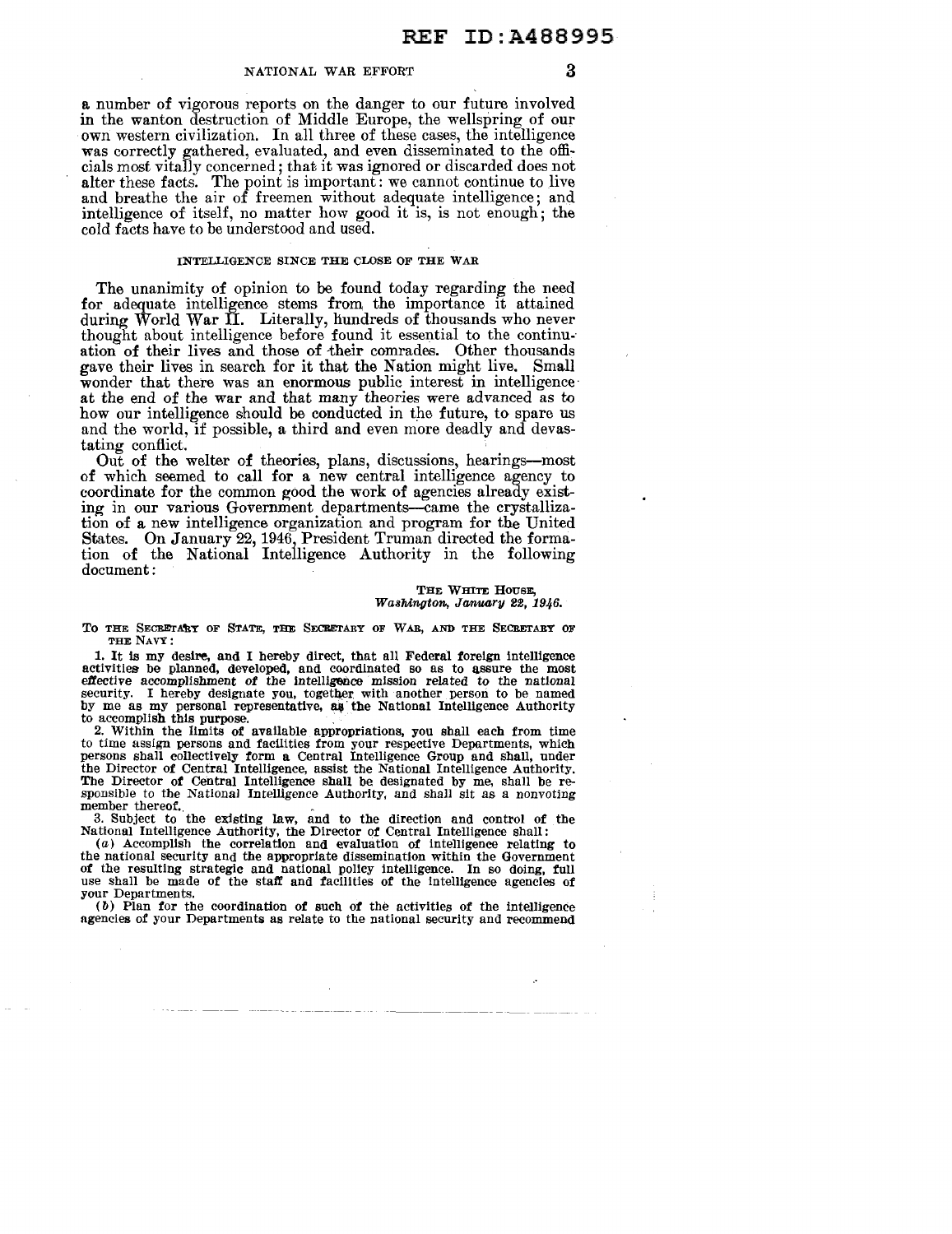to the National Intelligence Authority the establishment of over-all policies and objectives as will assure the most effective accomplishment of the national intelligence mission.

(c) Perform, for the benefit of said intelligence agencies, such services of common, concern as the National Intelligence Authority determines can be  $most$  efficiently accomplished centrally.

 $(d)$  Perform such other functions and duties related to intelligence affecting the national security as the President and National Intelligence Authority may from time to time direct.

4. No police, law enforcement, or internal security functions shall be exercised under this directive.<br>5. Such intelligence received by the intelligence agencies of your Departments

as may be designated by the National Intelligence Authority shall be freely available to the Director of Central Intelligence for correlation, evaluation, and dissemination. To the extent approved by the National Intelligence Authority, the operations of said intelligence agencies shall be open to inspection by the Director of Central Intelligence in connection with planning functions.

6. The existing intelligence agencies of your Departments shall continue to collect, evaluate, correlate and disseminate departmental intelllgence.

7. The Director of Central Intelligence shall be advised by an Intelligence Advisory Board consisting of the heads (or their representatives) of the principal military and civilian intelligence agencies of the Government having functions related to the national security, as determined by the National Intelligence Authority.

8. Within the scope of existing law and Presidential directives, other departments and agencies of the executive branch of the Federal Government shall furnish such intelligence information relating to the national security, as is in their possession, and as the Director of Central Intelligence may, from time to time, request pursuant to regulations of the National Intell

9. Nothing herein shall be construed to authorize the making of investigations inside. the continental limits of the United States and its possessions, except as provided by law and Presidential directives.

10. In the conduct of their activities the National Intelligence Authority and the Director of Central Intelligence shall be responsible for fully protecting intelligence sources and methods.

Sincerely yours,

HARRY TRUMAN.

President Truman's directive ended, for the time being, a sharp struggle then going on between proponents of the State Department, the War and Navy Departments, the Department of Justice, the Federal Bureau of Investigation, the Treasury Department, even the Budget Bureau, all of whom had their own ideas as to how the intelligence of the United States should be-to use the correct technical terms--collected, evaluated, and disseminated.

As a result of the President's directive, the one great step was taken that all who were interested in intelligence seemed to want. A new central intelligence organization was formed. This fact becomes the cornerstone of any study of our present intelligence set-up, and the basis for any discussion of recommendations that might be made for its improvement.

The new organization-or National Intelligence Authority to give it its correct name-came into being on Jan nary 22, 1946. It consists of the Secretary of State, the Secretary of War, the Secretary of the Navy, and the personal representative of the President, his personal Chief of Staff. These are obviously very busy individuals, so that one must expect that the real work of the new organization has fallen largely on the shoulders of the Director of Central Intelligence, guided by the advice of an Intelligence Advisory Board, consisting of the Director of the War Department's Intelligence Division, the Chief of the Office of Na val Intelligence, the Assistant Chief of Air Staff for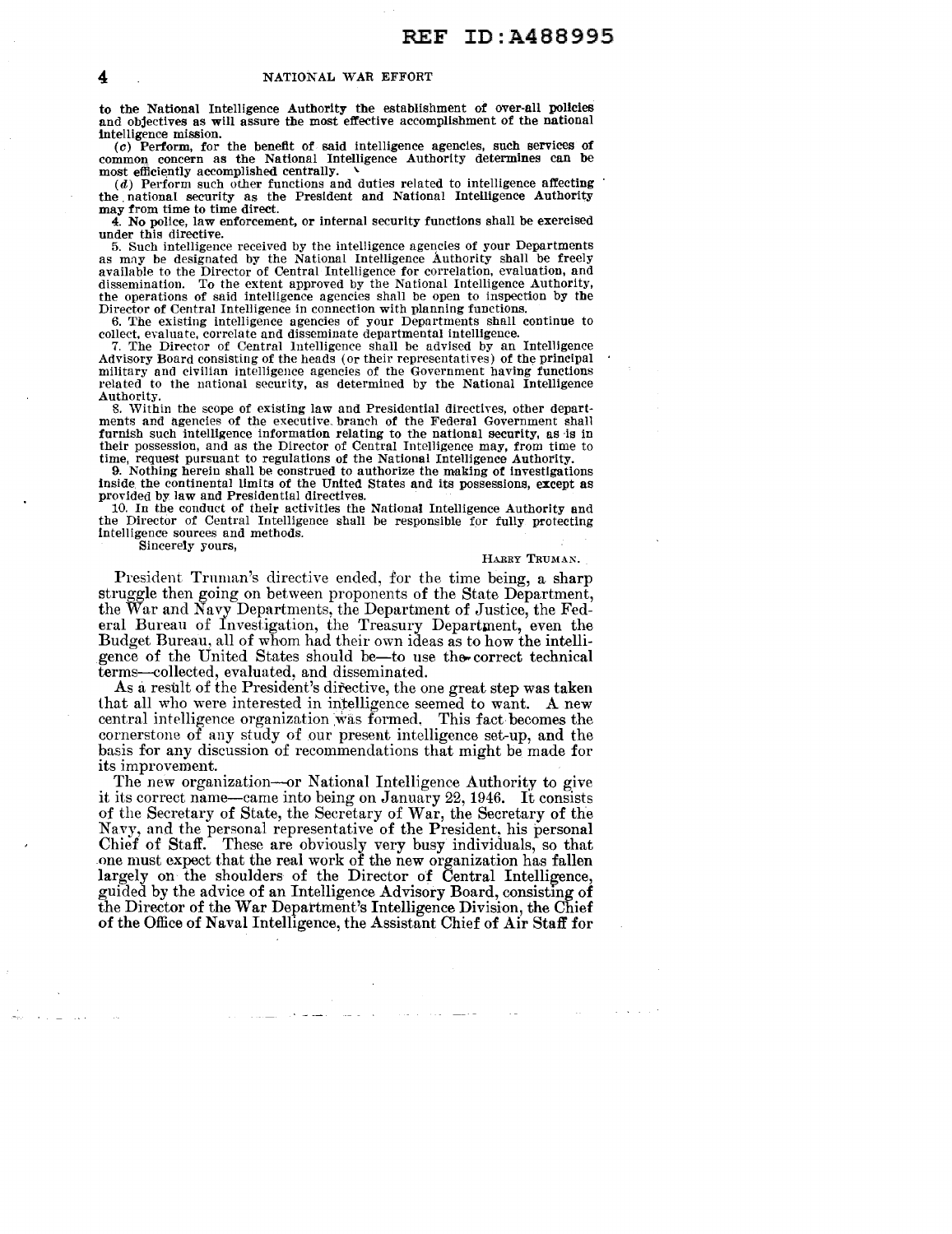Intel1igence, and the Assistant Secretary of State for Intelligence and Research. Again, it is to be noted that the members of the Advisory Board have full-time jobs of exacting importance, the point being that the person of the Director of Central Intelligence-his understanding of the over-all problem, his energy, his methods, even his personality is from the very nature of the set-up bound to have a considerable effect on the course which the still-new organization is to pursue.

During the 10 months in which the new Authority and the so-called Central Intelligence Group which does the work have been in operation, there have been two directors. Fortunately, they have both been men of the highest caliber, the one a high-ranking Reserve officer of the Navy with a considerable business career as part of his experience, the other a progressive and vigorous Army officer of even higher rank whose war record was a series of personal triumphs. That two men of such outstanding qualifications, gained in somewhat different fields, would leave imprints on the struggling new organization was to be expected.

### SHOULD THE CENTRAL AGENCY ENGAGE IN OPERATIONS?

It is interesting that during the first 10 months of the organization, there were two divergent views as to the proper course for it to pursue. One view held that the President's directive should be strictly interpreted. In other words, the central agency should devote itself to the correlation, evaluation, and dissemination of intelligence obtained by intelligence agencies already existing in the various departments of the Government, and that it should coordinate the activities of these existing agencies and recommend over-all policies and objectives under which they could continue their work most effectively and efficiently. The other view was that the new agency should not be content to be "a coordinating sewing circle" and should not hesitate to plunge into

operations.<br>The President's directive is not clear as to just exactly which of these courses he intended the new "group" to pursue. His directive asks that "full use shall be made of the staff and facilities of the intelligence agencies" already existing. It asks that plans for the coordinating of the activities of the existing agencies be undertaken. But it also asks the new organization to "perform, for the benefit of said intelligence agencies, such services of. common concern as the National Intelligence Authority determines can be most efficiently accomplished centrally."

A careful reading of the document as a whole might indicate that the directive, in discussing services of common concern, meant such services related to the correlation, evaluation, and dissemination of intelligence collected by the existing agencies. This seems a reasonable interpretation, for the emphasis throughout the directive is not only on these carefully named factors but also on making full use of the existing agencies. The fact of the matter, however, is that the President's document did not say exactly what kind of common services he had in mind and the clause calling for the "performance" of services of common concern is now very broadly interpreted. It has put the new organization into operations, a circumstance which has caused considerable controversy among those experienced in the unusual and delicate field which is intelligence.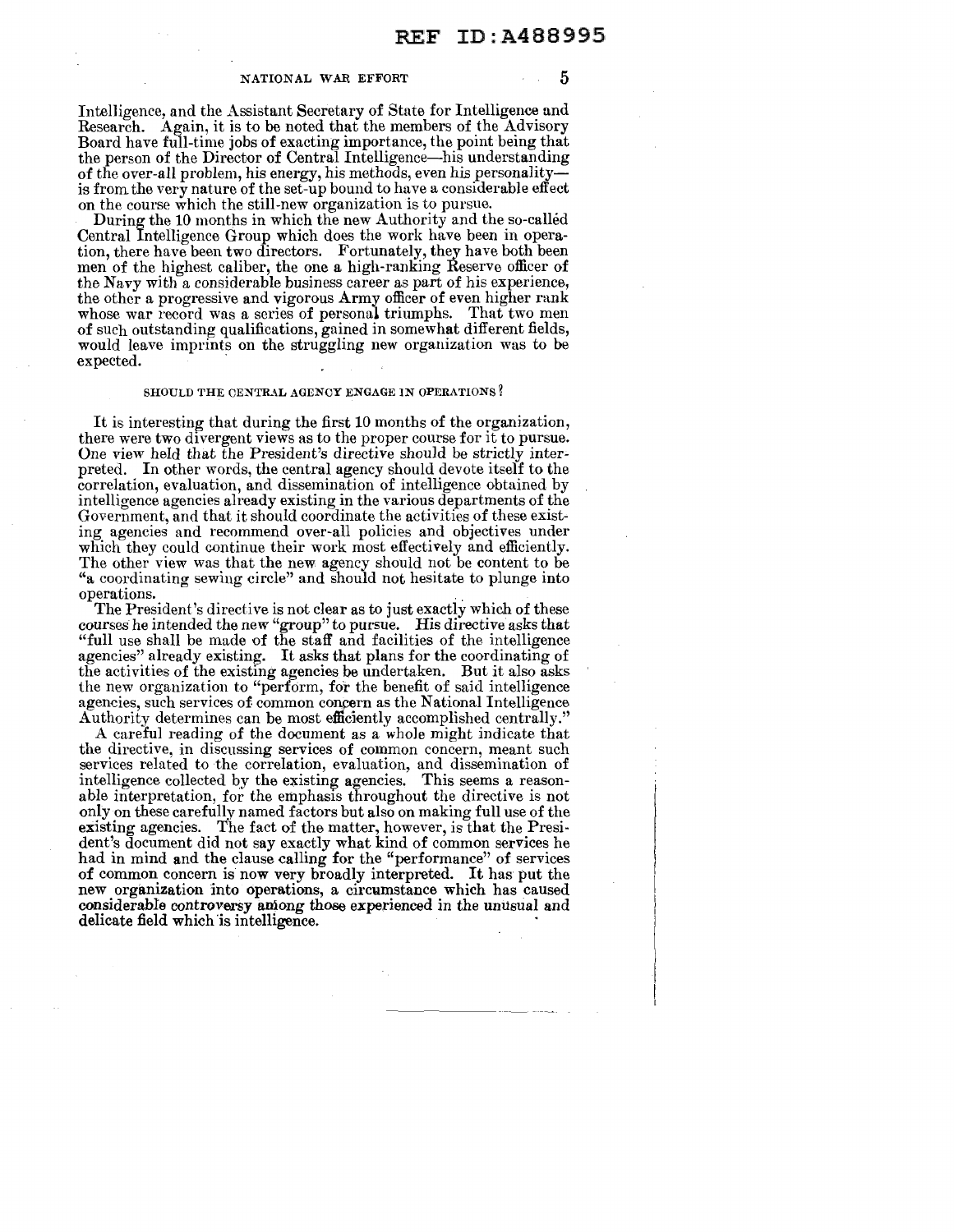There are those who hold that one and the same organization cannot fairly both coordinate and operate, that the effect is akin to having one and the same man act as prosecutor and judge. The one who coordinates is in a sense a judge, an arbiter, who determines who shall do what. The minute he gets into operations himself he cannot. given normal human nature, make such a decision fairly; he would incline to giving himself, or his own organization, the best and most important assignments. And even if he did not take this natural course. his friendly competitors would be less than human if they did not think he had done so. The result is the same: the beginning of distrust, a suspicion of unfair dealing in an already highly competitive, often dangerous, occupation.

A similar case could be made for one who would both evaluate and engage in operations. Let the time come when two reports, contradictory but of apparent equal truthfulness, appear. Which one would the evaluator believe? The one gathered by some intelligence agency other than his own? Or the one gathered by his own? Human nature would of course incline him toward the latter, regardless of other considerations. That such a situation could lead to loss of efficiency and downright faulty intelligence was amply demonstrated in G-2 during World War II when the normal channels brought forth one set of conclusions regarding events in the Balkans and a so-called Special Branch, which had its own sources of information, which it kept to itself, brought forth something quite different. The Director of Intelligence at the time, being in effect a godfather of the Special Branch, dismissed the intelligence that came through channels other than the one that he was sponsoring and permitted himself to endorse a statement to the effect that there was no evidence that the Russians were attempting *to* sovietize the Balkans.

The problem above outlined is obviously perplexing but its difficulties become compounded when one deals with a type of intelligence that very few. people know anything about, that is never willingly publicized except by those who do not really understand it, one that should be discussed only with the greatest reticence. This is secret intelligence, a highly intricate, involved, hazardous, hidden, ruthless operation, competitive to the nth degree. How secret it is when properly conducted may be gathered from the fact that it was not known until 50 years after his death that Daniel Defoe, the author of Robinson Crusoe, had been for many years the head of British secret intelligence.

Secret intelligence is a subject better omitted from any report but it happens to be pertinent to the present discussion. It must be pointed out without further delay that if any agency that correlates and evaluates also permits itself to enter the field of secret intelligence, a most unhealthy situation is likely to result. For in undertaking secret operations while at the same time correlating the efforts of other secret intelligence-gathering agencies, the advantage of secrecy is of course promptly lost. The central agency would have to be told what all the other "secret" agencies were doing in order to correlate their work. If the central agency were then to engage in operations of its own, it would without doubt tend to subject the existing "secret" agencies to compromise or disclosure, tend to nullify their usefulness, subject their agents to danger; it could not help but emphasize cutthroat competition in a field in which the description is more than a figure of speech.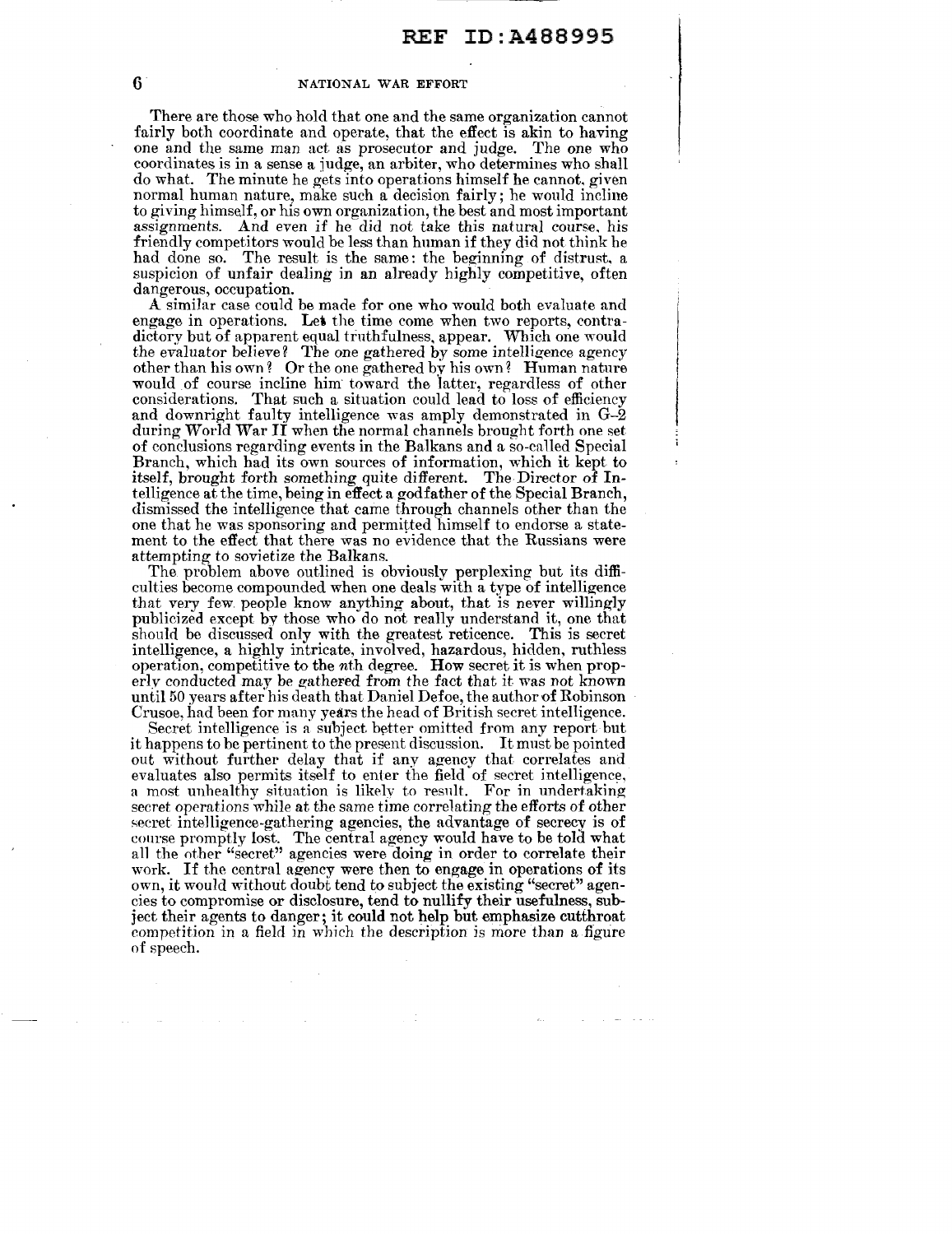Most experienced operators in the unusual field of secret intelligence seem to feel that one result would be inevitable: the central agency would in time drive the others from the field, as the Gestapo eliminated its competitors in Germany, to the detriment of German intelligence. And this result-should it happen to us-could hardly be described as desirous, for it would concentrate all our eggs of this particular breed in one basket, where they could be most easily found by those on the still hunt for them; it would eliminate many useful nets, something no large-scale fisherman would dream of doing; it would cut our series of special outposts to one, something no wide-awake commander would dream of permitting.

Obviously, there are some who believe that secret intelligence berations can or should be concentrated in a central agency. There operations can or should be concentrated in a central agency. are those within the central agency who, being properly ambitious, recognize this form of collection as the tremendous weapon that it is and therefore would welcome it under their own command. There are others outside of the central agency who, respectful of the enormous difficulties involved and anxious to avoid the embarrassment of possible disclosure, would be glad to see such operations conducted elsewhere than in their own organizations. Those who believe that secret operations may be concentrated in a central agency profess not to see any disadvantage in having secret intelligence operations in one small place. They see "efficiency" and "economy" in such a concentration, where others see a red flag waving. They think it quite possible to hide such operations in a small organization, where others point to the apparent advantage of dispersal through a number of other agencies. They do not seem to believe that unsual interest They do not seem to believe that unsual interest would be created in the most interested quarters by the concentration of unexplainable personnel that would have to take place, the liaison required, the growing flow through a single stream of unusual directives, production, dissemination, payments, and the like.

"Efficiency" and "economy" are important factors in· any governmental operation, but it is questionable whether efficiency in intelligence is obtained by continually striving to reduce the number of collection nets in operation. Intelligence does not come through a single easy channel: it is better described as a minute distillation of great masses of raw material. If the masses are continually reduced, the final product may be adversely affected. For example, sometime prior to Mussolini's downfall a report came into The Pentagon to the effect that a plot was being hatched against the Italian dictator and that at an appropriate moment he would be dismissed and his place taken by Badoglio. The report was ignored because there was so little to go on; had there been more information on the subject, it is possible that this highly valuable bit of intelligence might have been used to American advantage.

The question of "economy" has been carefully avoided thus far in this report for the reason that the sums of money that could be spent on intelligence would under any circumstances be so small, so infinitesimal, compared with the cost of battleships that might have to be built unnecessarily in the absence of adequate intelligence, or divisions organized unnecessarily, or airplane plants built unnecessarily, that money hardly deserves a place in the discussion. That piece of intelligence which saves the Nation from war--0r from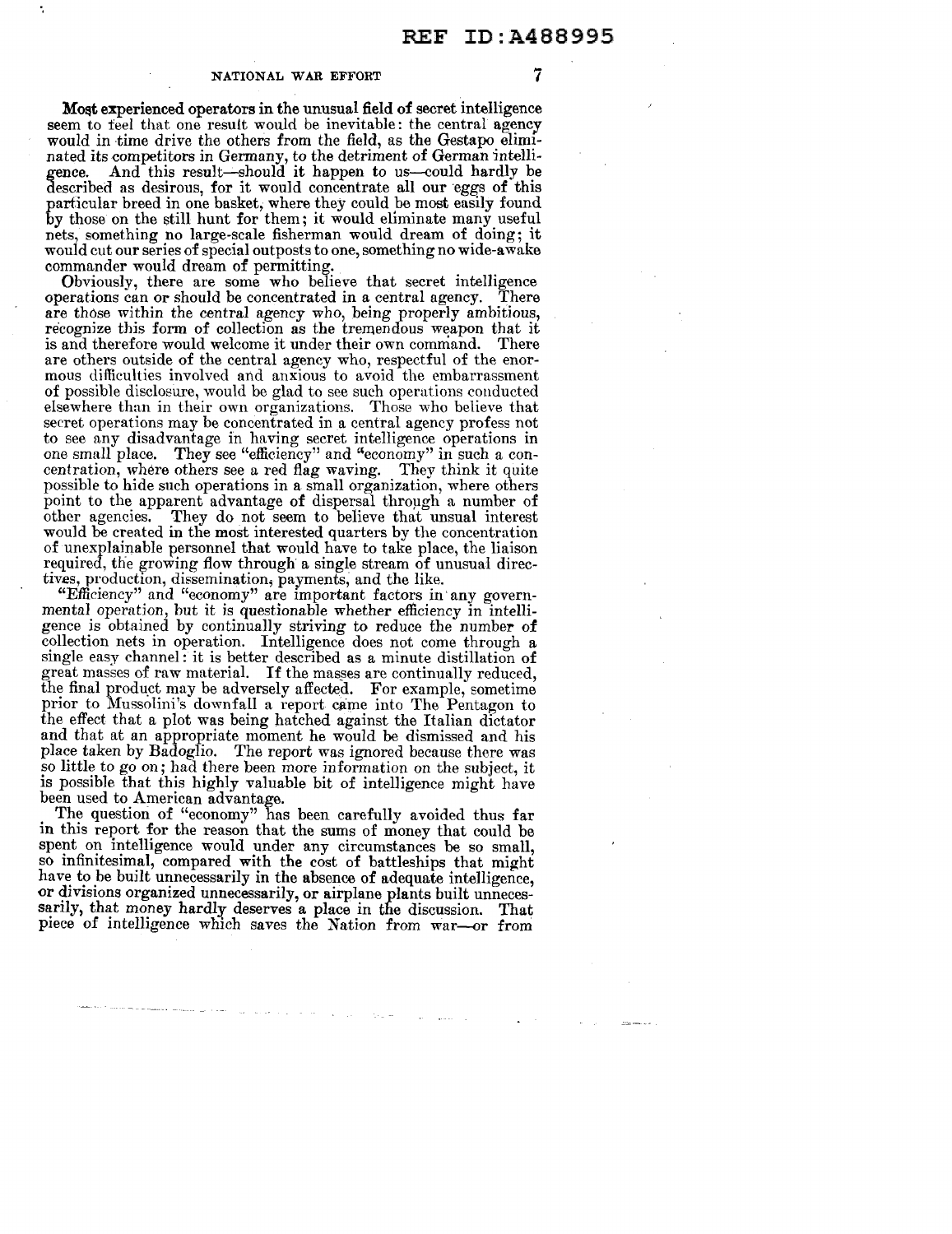defeat-is simply priceless; no pains should be spared, no penny pinched, to make certain that the intelligence we need does not slip through our fingers.

The weight of evidence and experience would seem to be with those who would prefer not to see an agency charged with coordination and evaluation also engage in the field of operations-secret operations above all. Certainly this is a field in which overcentralization would seem to have more disadvantages than advantages.

The question as to whether or not a central agency should at one and the same time be charged with correlation or coordination and evaluation, and also engage in operations is the crux of the present situation. It involves an interpretation of the directive now in force and a recommended course of action is appended hereto. The other recommendations made, with the exception of the last, which receives special consideration below, are not designed to cause any change in the present structure but' simply to give it a firmer foundation.

## RECOMMENDATIONS FOR AN INTELLIGENCE CORPS

On November 11, 1945, a special committee of the War Department began a series of hearings on intelligence matters. A score of officers were heard, among them some of the most experienced intelligence officers in the Army. Highly instructive discussions were held.

One question brought up over and over again was whether or not there should be an Intelligence Corps-similar to the Engineer Corpsin the Army. Obviously, there was no agreement on this point, which was to be expected with so many officers of wide experience and strong opinions participating. But there was agreement that intelligence requires individual officers of the highest caliber, that the Army must take more determined steps to provide officers who are specialists in intelligence without losing the experience provided only by combat, that intelligence should be made a career and selected officers receive highly specialized training, that the service schools should do their part to instruct officers with a flair for long-range thinking along geopolitical, military-political, and psychological lines. They agreed that the prestige of intelligence must be deliberately built up throughout the Army. They agreed that there must be emphasis on continuity in intelligence. They agreed on the'further point that appropriations for intelligence, and therefore personnel, should not be subject to the usual cuts suffered by other units of the Army in peacetime, on the sound theory that-as stated in the beginning of this report-it is in peacetime that intelligence must be counted on to perform its most valuable work.

A study of the evidence presented at these hearings would lead to the conclusion that the formation of an Intelligence Corps or service, so designed that it would produce trained intelligence officers without losing their proper integration with the rest of the Army, might ha desirable.

#### RECOMMENDATIONS

On October 29, 1945, the chairman of the House Committee on Military Affairs announced that a special committee had been authorized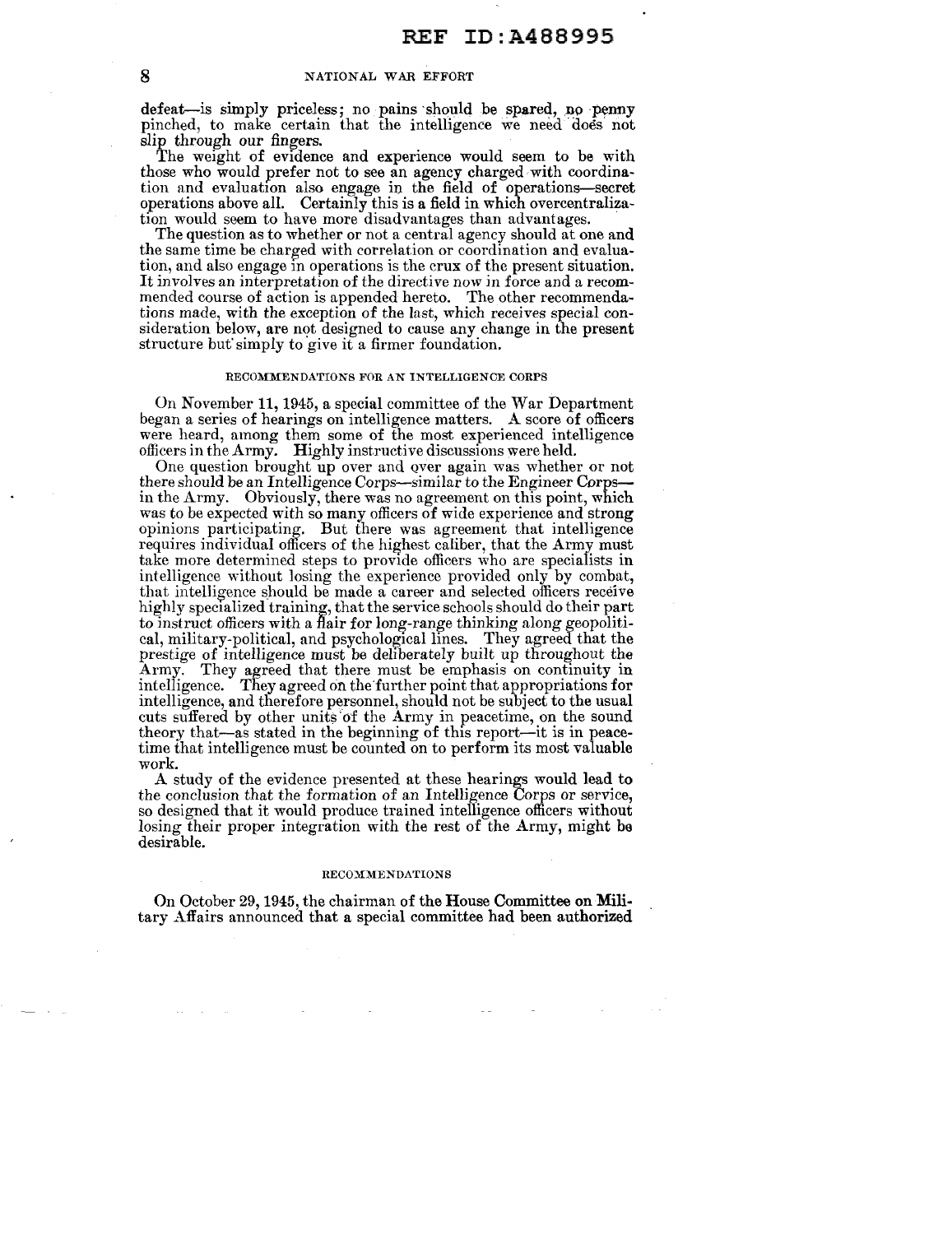to investigate the United States intelligence system. A study thereupon was initiated. As a result, and after consultation with Army and Navy officers and civilians experienced in intelligence and possessed of many divergent views, the following recommendations are proposed:

## *Recommendation 1:*

That the National Intelligence Authority, established on January 22, 1946, by Presidential directive, be authorized by act of Congress.

(This is designed to give the new authority a firmer base.)

## *Recommendation 2:*

That the National Intelligence Authority shall consist of the Secretaries of State, War, and the Navy, or deputies for intelligence.

(The Secretaries are obviously too busy to give this highly important subject the attention it deserves.).

#### $Recommendation 3:$

That the Central Intelligence Group receive its appropriations direct from the Congress.

 $A$ t present the Group receives its appropriations as grants from the State Department, War Department, and the Navy Department, an unwieldly and sometimes  $a\hat{w}$ kward procedure.)

## *Recommendation 4:*

That the Central Intelligence Group have complete control over its own personnel.

(At present the Group receives drafts from the Departments of State, War, and Navy.)

## *Recommendation 5:*

That the Director of the Central Intelligence Group be a civilian appointed for a preliminary term of 2 years and a permanent term of 10 years, at a salary of at least \$12,000 a year.

 $(A$  civilian would be less subject to the control or criticism of any military establishment, less likely to have ambitions in another direction, would be more in keeping with American tradition, would be more symbolic of the politico-m1litary nature of the problem posed by intelligence in peacetime; furthermore, there is nothing to keep a qualified Army or Navy officer from accepting the post in civilian clothes, and there is every desire, by setting the tenure of office at 10 years and making the salary substantial, to make the post attractive to one whd has learned intelligence thoroughly in the Army, Navy, or Foreign Service of the State Department. Continuity of service is recognized as very important.)

### *Recommendation 6:*

That the Director of the Central Intelligence Group be appointed by the President by and with the consent of the Senate.

## $Recommendation$   $?$ *:*

That the Director of Central Intelligence shall (1) accomplish the correlation and evaluation of intelligence relating to the national security, and the appropriate dissemination within the Government of the resulting strategic and national policy intelligence, and in so doing making full use of the staff and facilities of the intelligence agencies already existing in the various Government departments;